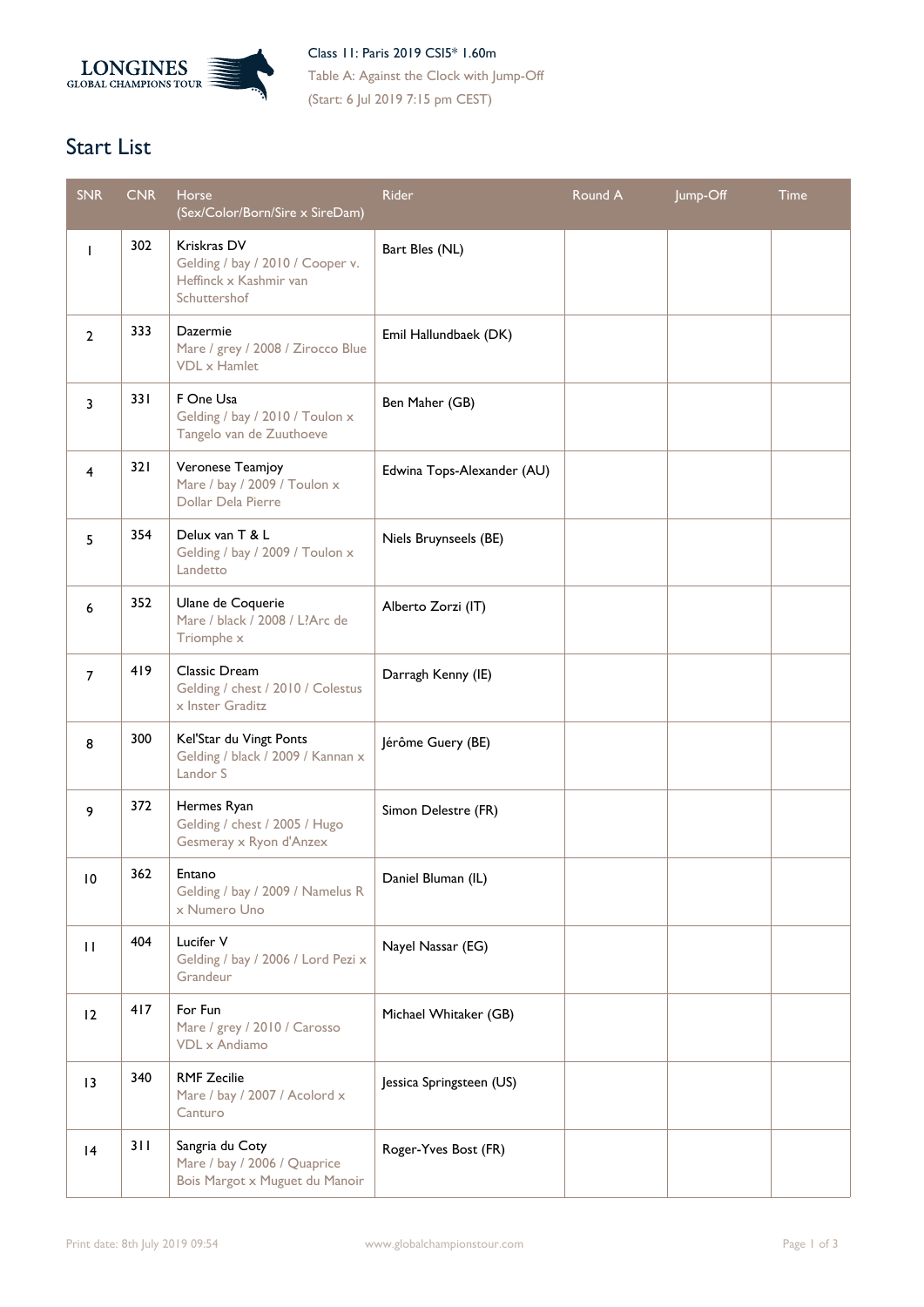

## Class 11: Paris 2019 CSI5\* 1.60m

Table A: Against the Clock with Jump-Off (Start: 6 Jul 2019 7:15 pm CEST)

| <b>SNR</b> | <b>CNR</b> | Horse<br>(Sex/Color/Born/Sire x SireDam)                                                       | Rider                                    | Round A | Jump-Off | <b>Time</b> |
|------------|------------|------------------------------------------------------------------------------------------------|------------------------------------------|---------|----------|-------------|
| 15         | 408        | DM Jacqmotte<br>Gelding / bay / 2009 / Toulon x<br>Indoctro                                    | Wilm Vermeir (BE)                        |         |          |             |
| 16         | 399        | Sterrehof's Calimero<br>Gelding / bay / 2007 / Quidam de<br>Revel x Achill / Libero H          | Marc Houtzager (NL)                      |         |          |             |
| 17         | 367        | Ipswich van de Wolfsakker<br>Gelding / chest / 2008 /<br>Carembar de Muze x Quick Star         | Shane Breen (IE)                         |         |          |             |
| 8          | 373        | Delvaux<br>Stallion / bay / 2008 / Chacco<br>Blue x Lancer II                                  | Kim Emmen (NL)                           |         |          |             |
| 9          | 337        | Jumpy van de Hermitage<br>Gelding / bay / 2009 / Toulon x<br>Darco                             | Abdel Saïd (EG)                          |         |          |             |
| 20         | 322        | Egalini<br>Gelding / bay / 2009 / Cheers<br>Cassini x Jalisco B                                | Michael Duffy (IE)                       |         |          |             |
| 21         | 389        | Hello Mr President<br>Gelding / bay / 2009 / Comme<br>d'Api JR x                               | Scott Brash (GB)                         |         |          |             |
| 22         | 328        | Claire Z<br>Mare / bay / 2008 / Clearway x<br>Coronado                                         | Pieter Devos (BE)                        |         |          |             |
| 23         | 397        | Caracas<br>Stallion / grey / 2005 / Casall x<br>Colman                                         | Jos Verlooy (BE)                         |         |          |             |
| 24         | 342        | Cheppetta<br>Mare / bay / 2008 / Chepetto x<br>Cash                                            | Celine Schoonbroodt - de<br>Azevedo (BE) |         |          |             |
| 25         | 369        | MJT Nevados S<br>Stallion / grey / 2008 / Calvados<br>Z x Romualdo KWPN                        | Gregory Wathelet (BE)                    |         |          |             |
| 26         | 327        | Verdi TN<br>Stallion / bay / 2002 / Quidam de<br>Revel x Landgraf I                            | Maikel van der Vleuten (NL)              |         |          |             |
| 27         | 364        | Jasmien v. Bisschop<br>Mare / grey / 2009 / Larino x<br>Chin Chin                              | Daniel Deusser (DE)                      |         |          |             |
| 28         | 350        | Davall<br>Gelding / bay / 2008 / Zavall VDL<br>x Indorado                                      | Jur Vrieling (NL)                        |         |          |             |
| 29         | 335        | Gfe Excalibur de la Tour Vidal<br>Stallion / grey / 2010 / Ugano<br>Sitte (e.T.) x Ogano Sitte | Pénélope Leprevost (FR)                  |         |          |             |